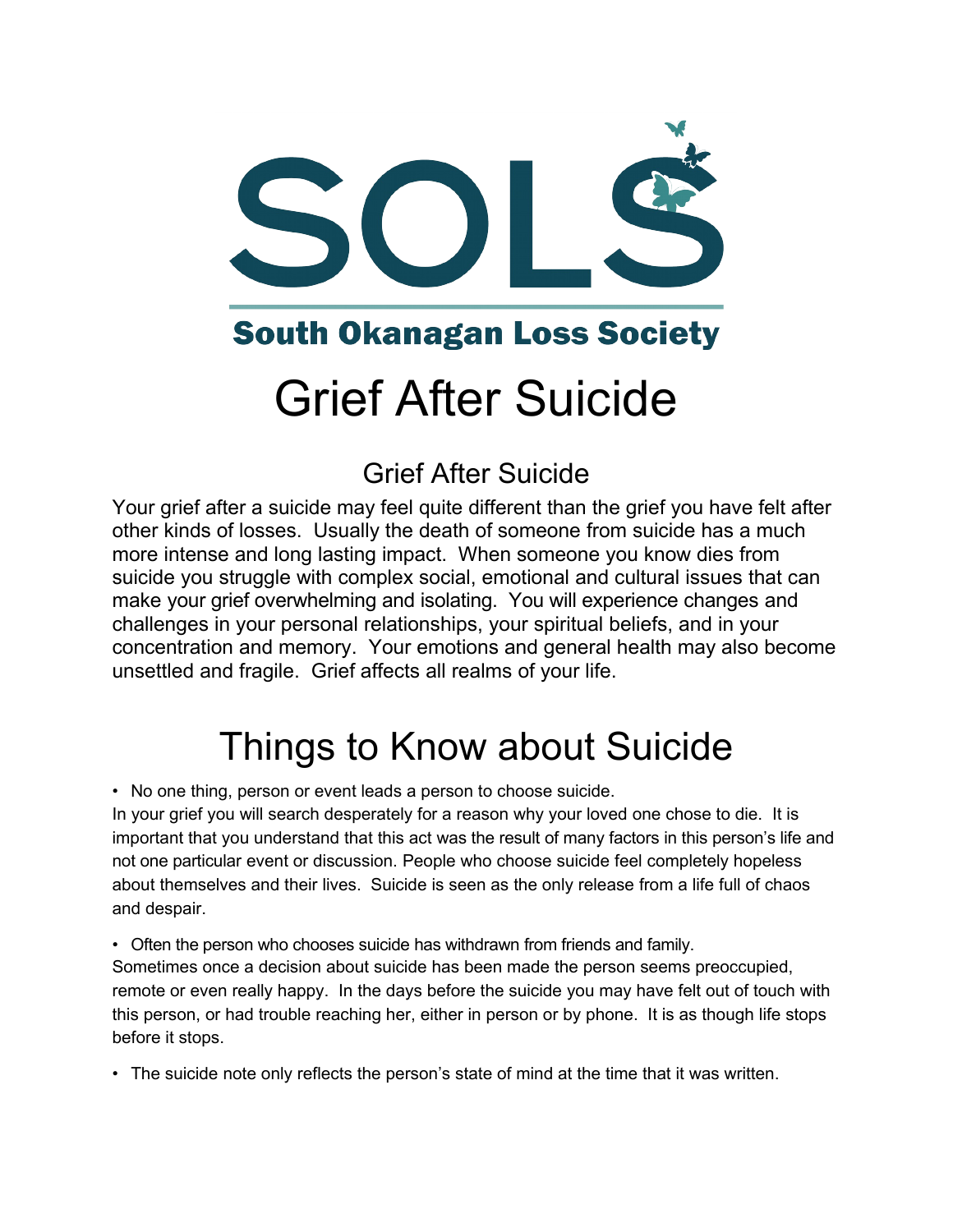Suicide notes are generally left to: identify or explain the person's level of despair; accuse or blame someone else; give away personal belongings; alleviate any responsibility that others might assume; or say goodbye. If there was a suicide note you may hope that it will explain why this happened. However, the person's frame of mind when he composed the note doesn't necessarily reflect his frame of mind when he developed a plan for suicide and followed through with it.

• People who die from suicide are not necessarily mentally ill or from abusive and neglectful families.

Although the person's mental and social stability is something that friends and family may question intensely, it is important not to assume that because the person choose suicide, she was unloved or 'crazy'. People who die from suicide are more likely to be perfectionists who are highly critical of themselves and have low self esteem. They often fear that they will not be able to cope with a major life change or feel that they cannot live up to their own, or others' expectations.

# Things to Know about Grief After Suicide

#### Your Feelings

• You may experience intense anger.

This may be directed at people whom you perceive to have been negligent: such as counsellors, friends, doctors, and yourself. Survivors of suicide often feel in hindsight that they missed or ignored some earlier call for help or warning signal. It

is common to feel angry with the person who died: it seems now that he did not value his life and your relationship as you did. You may feel angry that he just gave up or that he didn't consider how devastating this loss would be for the people who cared about him.

• You may feel tremendous guilt and blame.

You may feel that something you did or didn't do contributed to the despair that she felt when she chose suicide. If your relationship with the person who died was conflicted you may accuse yourself of being the cause of her unhappiness. Or you may have been aware of this person's history of mental illness or risky behaviour, such as previous suicide attempts, drug or alcohol abuse, but given up trying to help her for reasons of your own health or happiness.

• You may feel ashamed or judged by others.

Many people think that people who die from suicide must have been mentally ill or from dysfunctional families. Although this isn't generally true, some people may still be critical of you and your family. Others, who genuinely care about you, may stay away because they don't know what to say or how to be helpful.

• You may fear that other friends or family will choose suicide.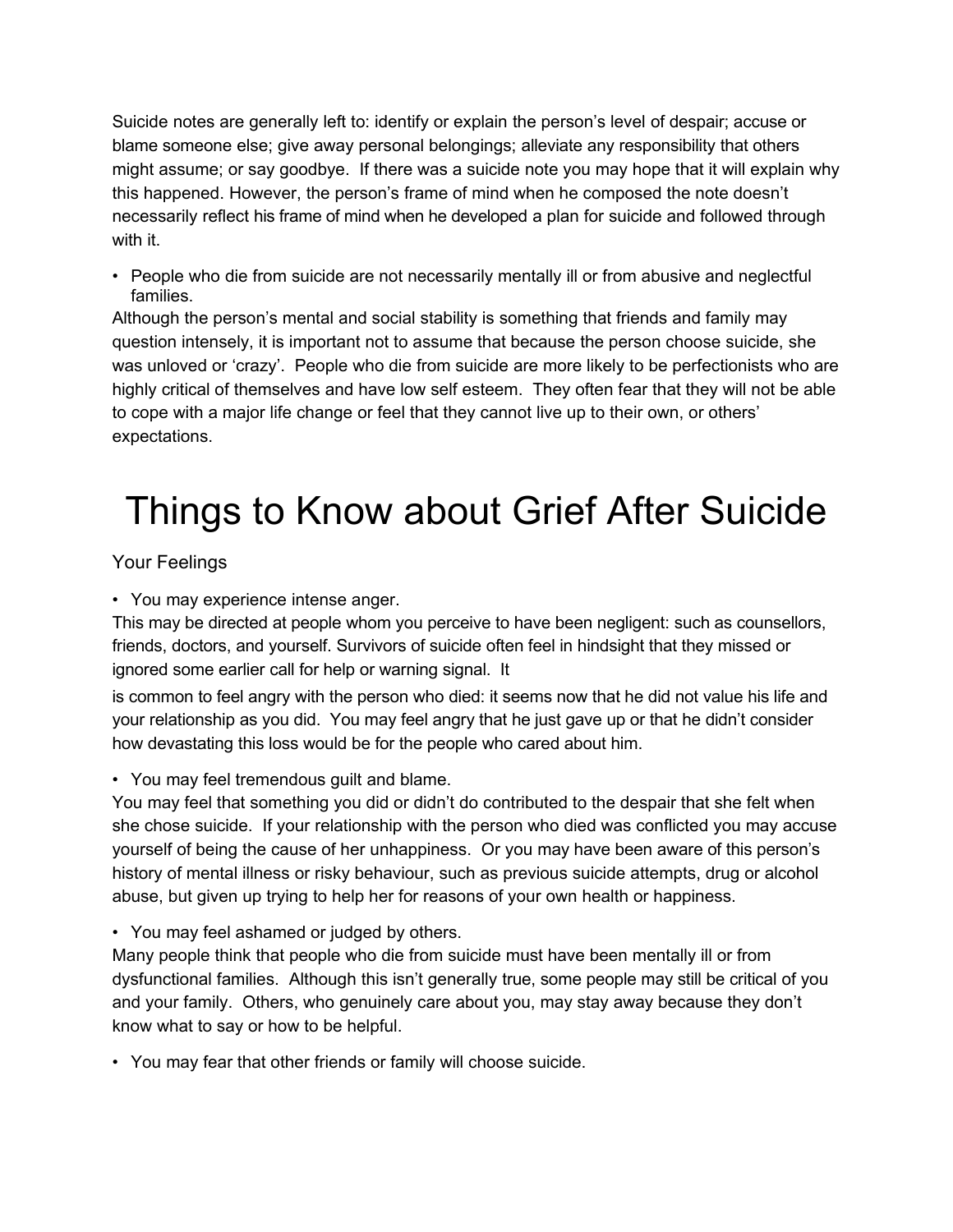When someone you care about makes a choice to die in this way, you may worry that other people in distress will follow suit. 'Copycat' suicides have been a concern in schools and other close communities.

• You may feel betrayed or abandoned by the person who died.

You may have thought that she was living a normal and reasonably happy life. Now, you wonder whether your entire relationship was based on false beliefs and lies. You may feel hurt and wonder why she didn't share her troubles with you.

• You will experience deep sadness.

The feeling that someone you cared about felt hopeless and desperate enough to believe that suicide was his only option will magnify your sadness.

#### • You may feel relief.

If your relationship with her was difficult and draining, part of you may be relieved that she will no longer be causing you distress.

• You may feel peace or acceptance.

If she had been suffering for some time and it seemed as though nothing would ever improve, you may understand her desperation and her decision.

#### Your Thoughts

• You may make up false stories about what happened.

You may want to say that the person had a heart attack or was in an accident. This dishonesty may be because of feelings of shame, discomfort or fear about the reactions of other people. Rather than protecting yourself and others, this denial keeps everyone silent and isolated. Family and friends may have some intuition or suspicion that the death was a suicide, or they will hear rumours. Telling a false story will only make your grief, and that of others, more conflicted and prolonged.

• You will be flooded with WHY? questions.

You may have an insatiable need to examine every possible reason why your loved one chose suicide. You are trying to answer unanswerable questions, trying to understand how he could have chosen this traumatic final way to solve his problems. You may find that the why questions replay over and over in your head so that you are unable to focus on anything else.

• You may be haunted by thoughts about the death.

Whether you actually witnessed the death or not, you may find that your mind keeps replaying the moments before, during and after it took place. You may be thinking about the things that you saw, smelled or heard, or you could be imagining these details. You may even want to go to the place of death and try to 'act out' the series of events that occurred. Horrible as this process is, it is normal and purposeful. Your mind is trying to understand, accept and desensitize you to what happened. You may also be trying to find a way to feel connected with the person who died or to say goodbye.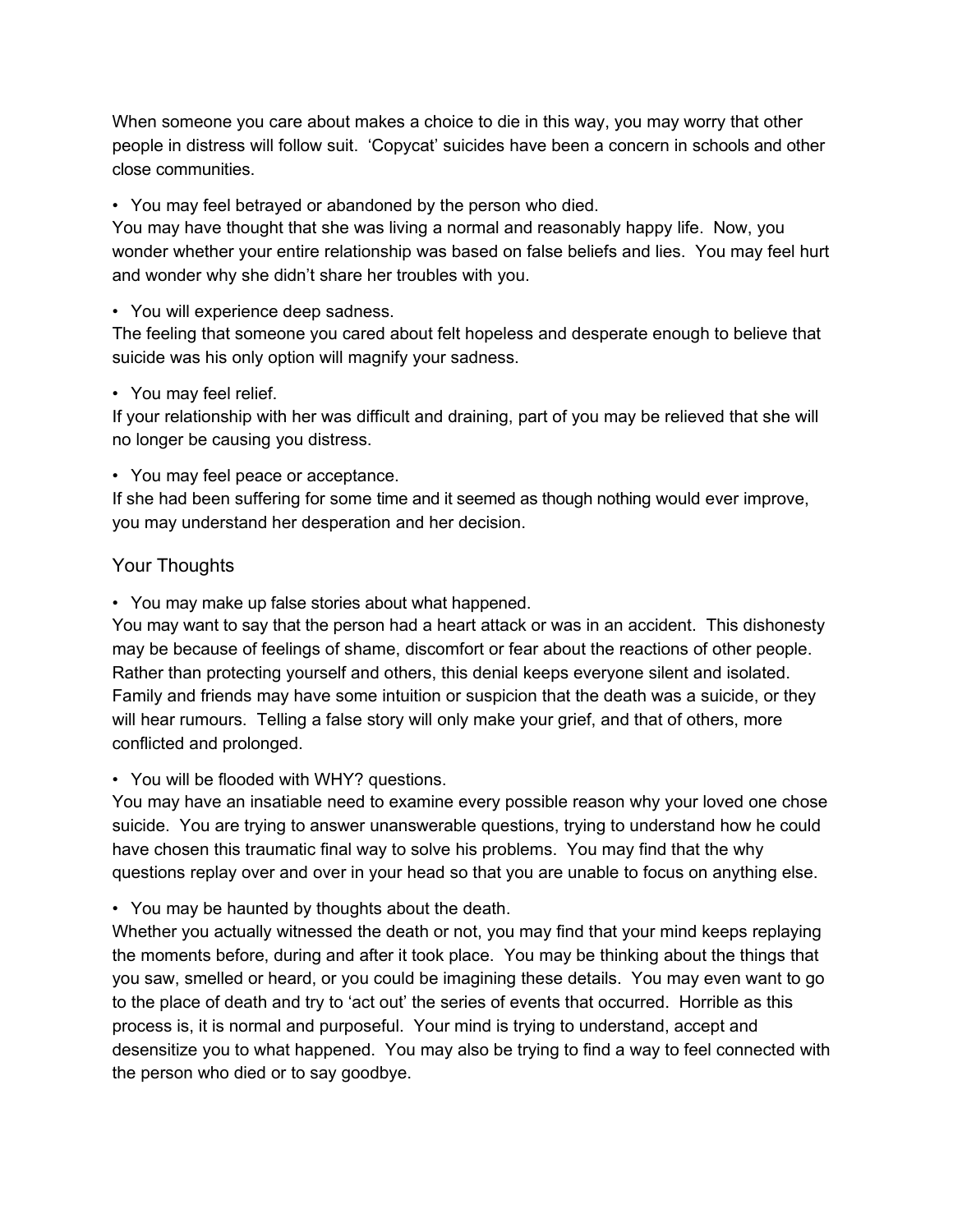#### Your Relationships

You may find it difficult to be with other people for a number of reasons:

• Your friends and family may be uncomfortable with your grief and so they either stay away or try to cheer you up.

You may think that they couldn't possibly understand what you feel and you are finding it very difficult to talk about this loss. The absence of the friends or family, who can be with you, may feel like another loss.

• Your grief may be so intense that you are distracted by it.

It may be impossible for you to focus on anything other than this death. When you are with others you may find that thoughts, feelings and sensations about the death invade most of your interactions with others.

• You may find it difficult to be with other people because you think or detect that they blame you or your family.

Some people may unjustly blame you out of ignorance or their own suffering. They may be trying to make sense of the death and wanting to deflect the blame from themselves. It may have been easier to make you the scapegoat than face their own feelings of guilt. Also, if you are blaming yourself, you may wrongly assume that other people are too.

• You may find it difficult to be with other people because you doubt your ability to see relationships as they really are.

When someone close to you dies from suicide, you may suffer from low self-esteem and a lack of confidence in your own judgment. You may fear that you will experience more hurt if you continue to love and care about people.

Your Spiritual or Religious Beliefs

• You may fear that suicide will be unforgivable in the eyes of God or your religious community. Consequently you may worry about her salvation and fear that your religious or other spiritual community will also reject or condemn you because of this death.

• You may find yourself wondering what, if anything, you believe.

Any spiritual beliefs or values that you previously had may no longer feel true. Anger and disbelief may make it difficult for you to find comfort in the spiritual or religious values that you once held. You may be troubled by the lack of solace you find in the words of God or other spiritual mentors.

• You may have questions about the value and meaning of life.

When someone you know dies by suicide, your confidence in your own perceptions and ideals can by deeply shattered. You may wonder what your purpose in this life really is and doubt your ability to meet future challenges.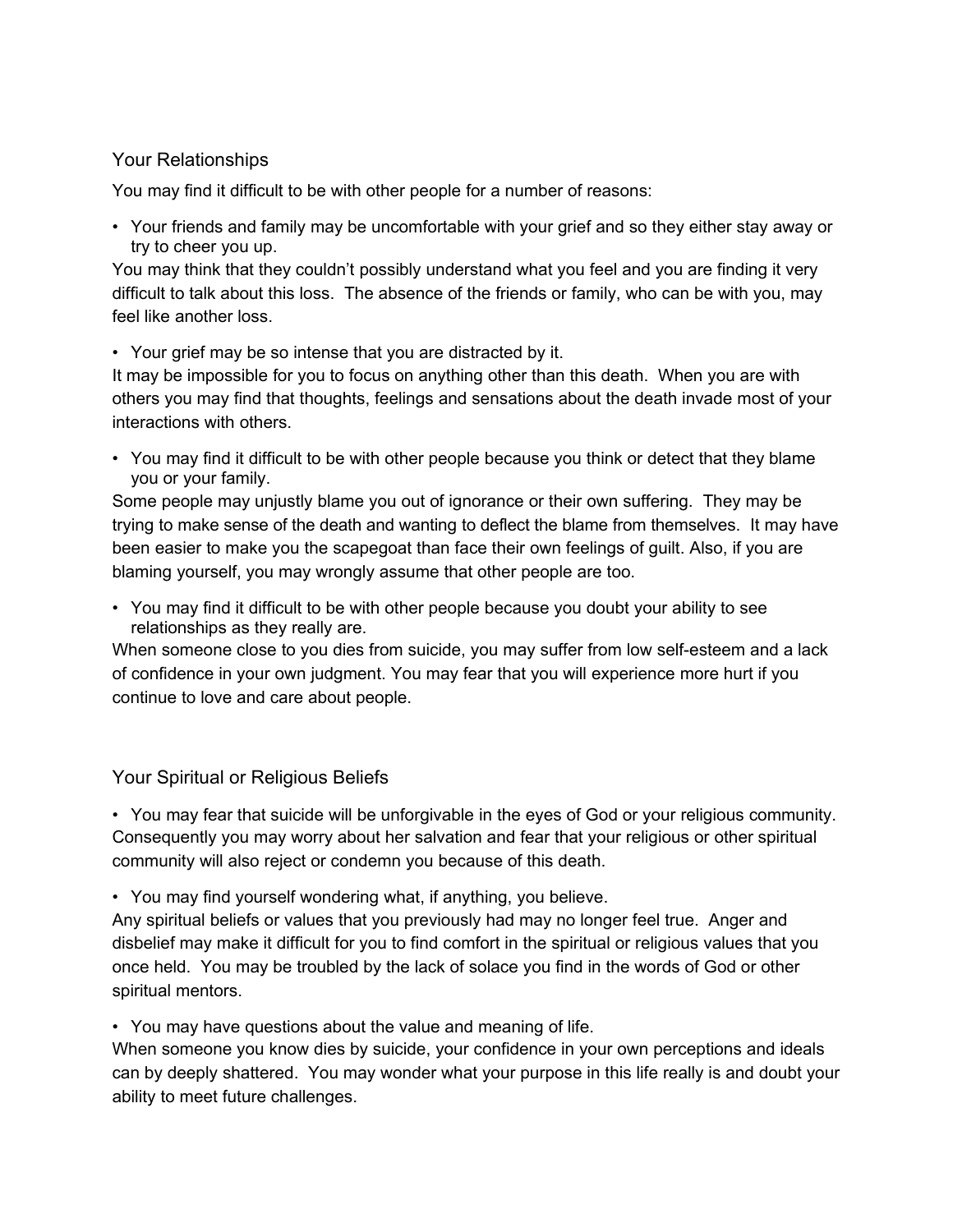#### • You may consider suicide.

The intensity and suffering of your present grief may drive you to question whether your own life, which now includes the trauma of this loss, is worth living. You will question how you could endure so many struggles when it seems these feelings will always be there. If you are feeling suicidal it is important that you get help immediately (See Resources, listed at the end of this booklet).

#### Your Body

• You may experience physical pain or discomfort related to how the person died. For example, if the person died after an overdose you may feel nauseous and light-headed. You also may experience physical symptoms that are characteristic of normal grief. This may include: nausea, headache, stomachache, chest pains, shortness of breath or general weakness and fatigue.

## Strategies for Living with Grief After **Suicide**

• Gather the facts as soon as you are ready.

Because it is likely that you will go over and over the suicide in your mind, it is important that you have as much concrete information as possible. It may be necessary to talk with emergency response personnel, the police or the coroner. You may want to ask a friend to be with you when you hear this information.

• Be honest about what happened.

Explore what you believe to be true about your relationship with the person who died and the reasons for his death.

• Identify people with whom you are able to be honest and vulnerable.

Usually these are people who won't grill you for details or overload you with their own opinions or 'quick fixes'. You may find that friends who can share in the questions rather than give you their answers are most helpful now.

• Talk with others who have experienced a suicide loss.

Sometimes others who have been there or are working through similar tragedies are able to understand your sorrow and aren't threatened by your volatility. Check out whether there is a support group for suicide grievers in your area. You may also search the Internet for relevant discussions groups.

• Go over and over the why questions, the suicide note and anything else, as often as you need to.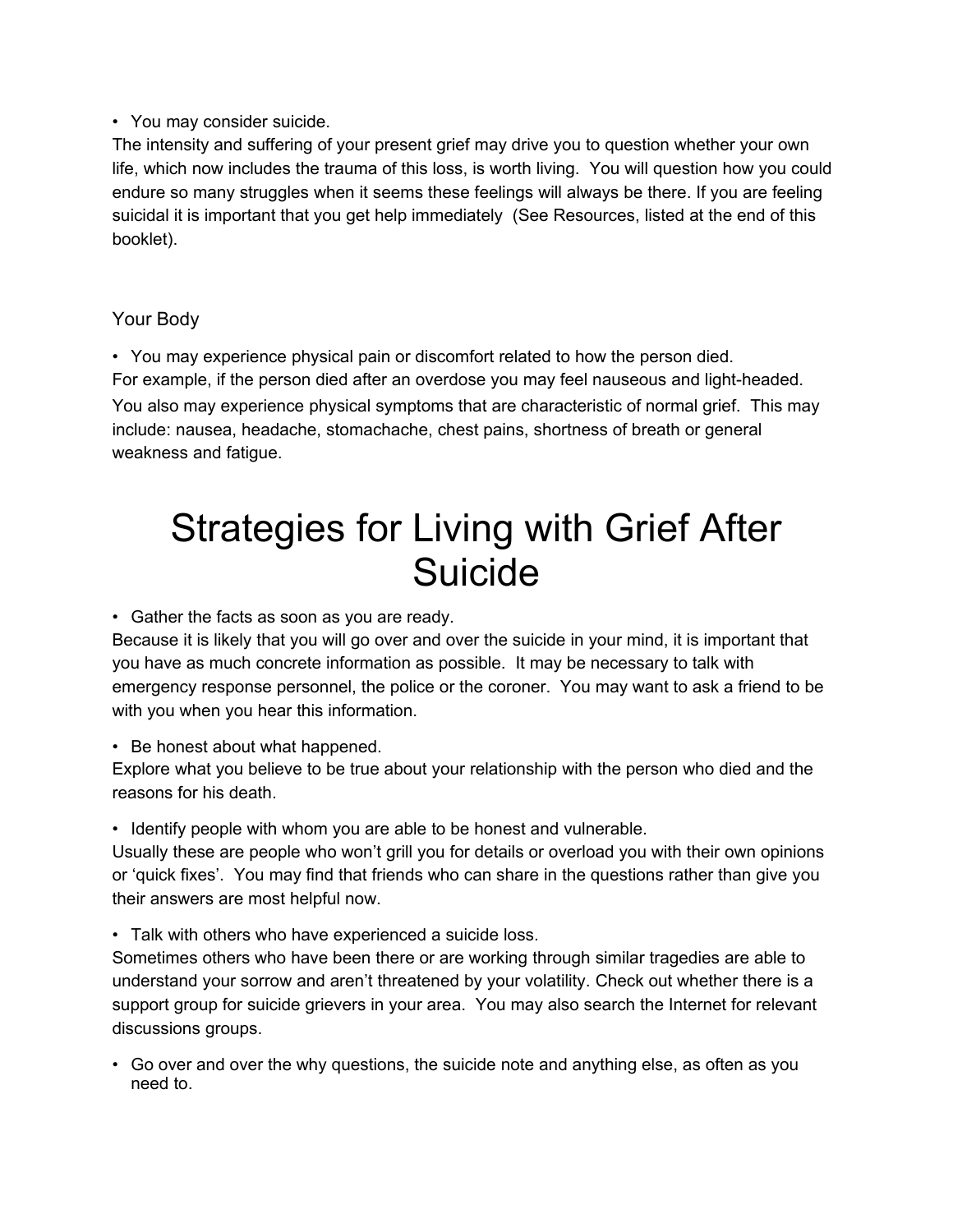Sometimes writing these questions and the answers that you discover in a journal is helpful. You will come to a time when the partial answers are enough.

• You may want to see a counsellor.

Sometimes talking things through with an experienced professional helps. A counsellor will provide you with the safety, support and information that you need to fully explore and understand what is happening for you.

• Accept your feelings.

Find helpful ways to express them.

• Understand that your grief will be intense and sustained.

You are struggling to come to terms with a devastating death and its impact on your life. There is no 'quick fix' that will lessen or speed up your grief journey.

• It is important that you 'get real' about guilt and blame.

When someone dies in this way you will struggle with issues of responsibility, guilt and blame. It might be helpful to make three lists: one about what the person who died is responsible for, another about what you are responsible for and another about what others are responsible for. You may want to share these lists with a friend who is able to be more objective. The part that you feel responsible for is the only part that you can do anything about.

• Find a way to atone for mistakes that you made.

Even if you cannot undo the mistakes that you've made, you can change your behaviour and ask for forgiveness. You may find it helpful to pray to God, or talk with a spiritual or religious leader in your community. You may also want to ask the person who died for forgiveness by writing a letter or doing something that you believe she would accept as a symbol of your regret or remorse about what you've done.

• When you are ready, forgive yourself.

If you did make mistakes you must ask yourself how long and hard you deserve to be punished. Is this self-inflicted punishment serving any useful purpose or does it only keep you stuck in painful patterns? It may be helpful to create a ritual of self-forgiveness that helps you to let go of your guilt.

# Resources

#### Local Resources

For non-emergency support and information related to grief after a suicide

• call

•

• contact a community counselling or health care service in your area, e.g.: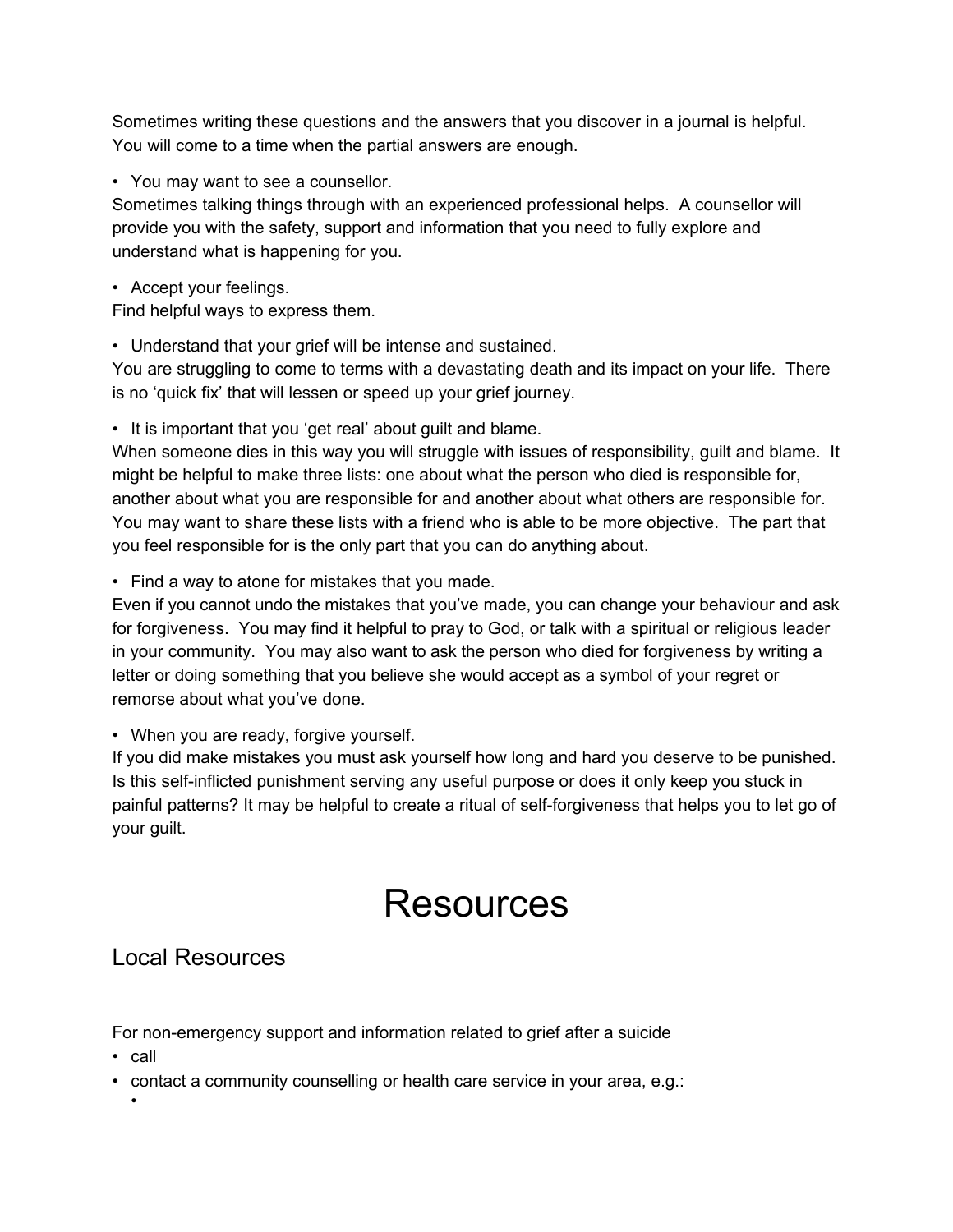• refer to the Book and Web Resources below

If you or someone you know is at risk of suicide

- call the Crisis Line at
- go to Emergency Services at your local hospital or health centre
- contact your family physician or health care provider

#### Web Resources

Living with Suicide

#### [www.pbs.org/weblab/living](http://www.pbs.org/weblab/living)

Easy to use website sponsored by PBS. There is information, a place to read other people's stories and you can also include your own. This site also has a message board where you can post a question or struggle that you are having and other suicide grievers can respond to you.

#### Surviving Suicide

#### [www.survivingsuicide.com](http://www.survivingsuicide.com/)

Site hosted by a suicide bereaved mom. Has a lot of easy to access information organized by topic. Also provides links to many other websites for suicide grievers.

#### Book Resources for Adults

No Time to Say Goodbye: Surviving the Suicide of a Loved One by Carla Fine

Carla Fine wrote this book after her husband committed suicide in 1989. She offers her own insights and experience, along with interviews with other people who have grieved a suicide death. This book addresses issues that are specific to suicide, such as stigma and social isolation, as well as the range of powerful emotions that are likely to follow. There is also an extensive bibliography and appendix that contain references to other books and resources.

Healing after the Suicide of a Loved One by Ann Smolin and John Guinan

These authors rely on their experience in facilitating support groups to offer a guide for people who are navigating the painful path of grief after a suicide. There is a chapter devoted to guilt – the 'what ifs' – and other chapters address different emotions and relationships with the person who has died, as well as challenges in healing. Recommended readings and resources are included.

Beyond Grief by Carol Staudacher

This book has something for everyone who is grieving or wants to know about grief. There are general chapters that address the emotional, physical, social, thought and spiritual struggles that bereaved people commonly experience. There is also an excellent chapter on suicide grief.

#### Book Resources for Children

After a Suicide: A Workbook for Grieving Kids by the Dougy Center for Grieving Children

This is an activity book that includes advice from other kids about how to navigate the journey of grief after a suicide.